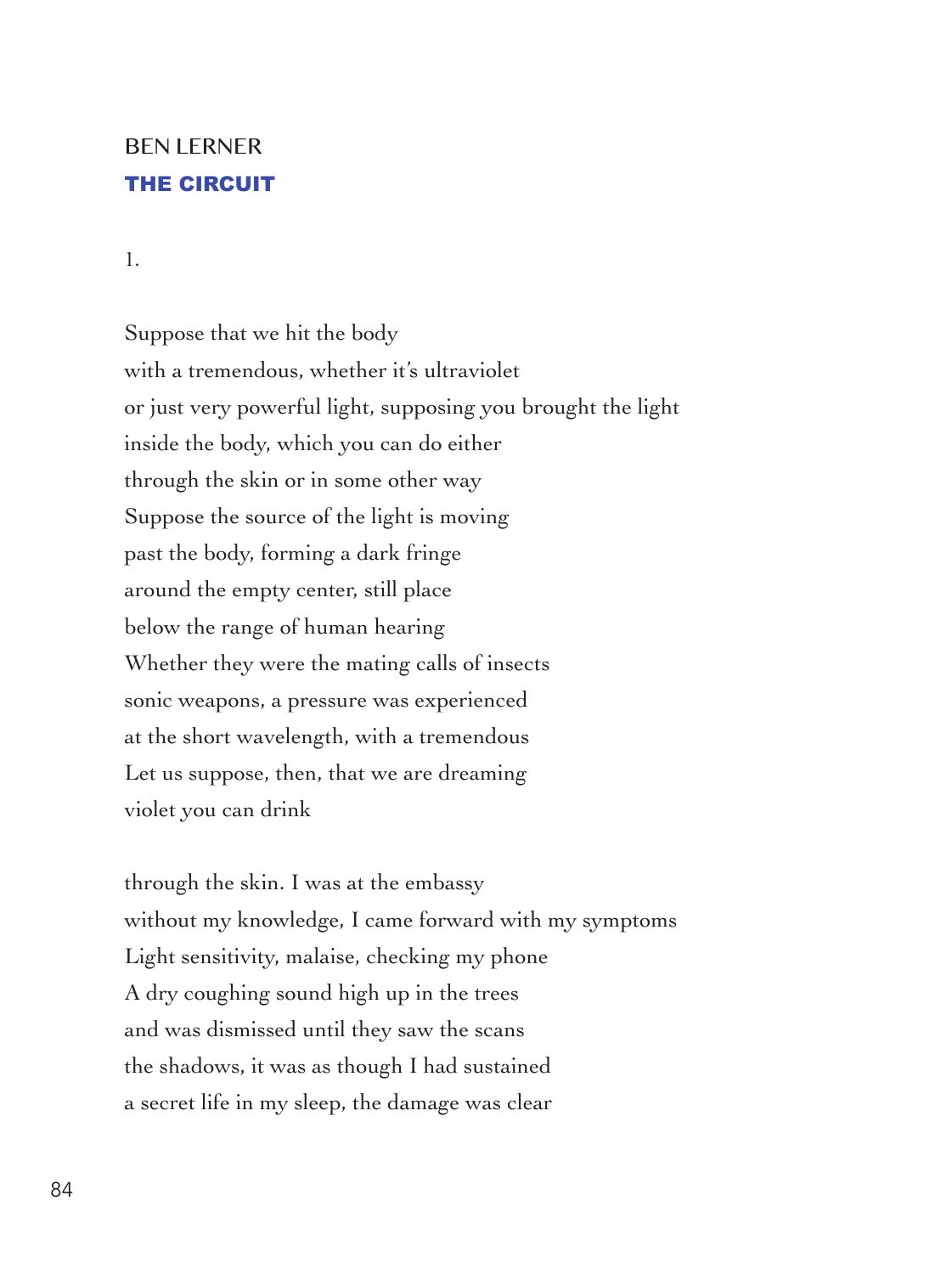water running over stones, stock imagery where memory should be. I heard hail on the roof of the train at 9th and Smith, but when I emerged at 15th, the sky there was no evidence, but pellets of white ice along the curb, in the streetlight, the grass at the edge of the park, I saw her and

she held a handful toward me, Here I have been saving this for you since the pandemic began and I took it, I experienced it as warm ice she pressed into my hand, warm ice is a thing I made a note to remember, the press of her is a thing now, and we sat on the bench Listening to the rats in the groundcover music from passing cars, and she asked me Is there a way we can do something like that by injection inside, or almost a cleaning, because you see it gets in the lungs and it does a tremendous concept of the light, the way it kills it in one minute, that's pretty powerful. People should look into it

2

I am trying to remember what it felt like to believe disjunction, non sequitur, injection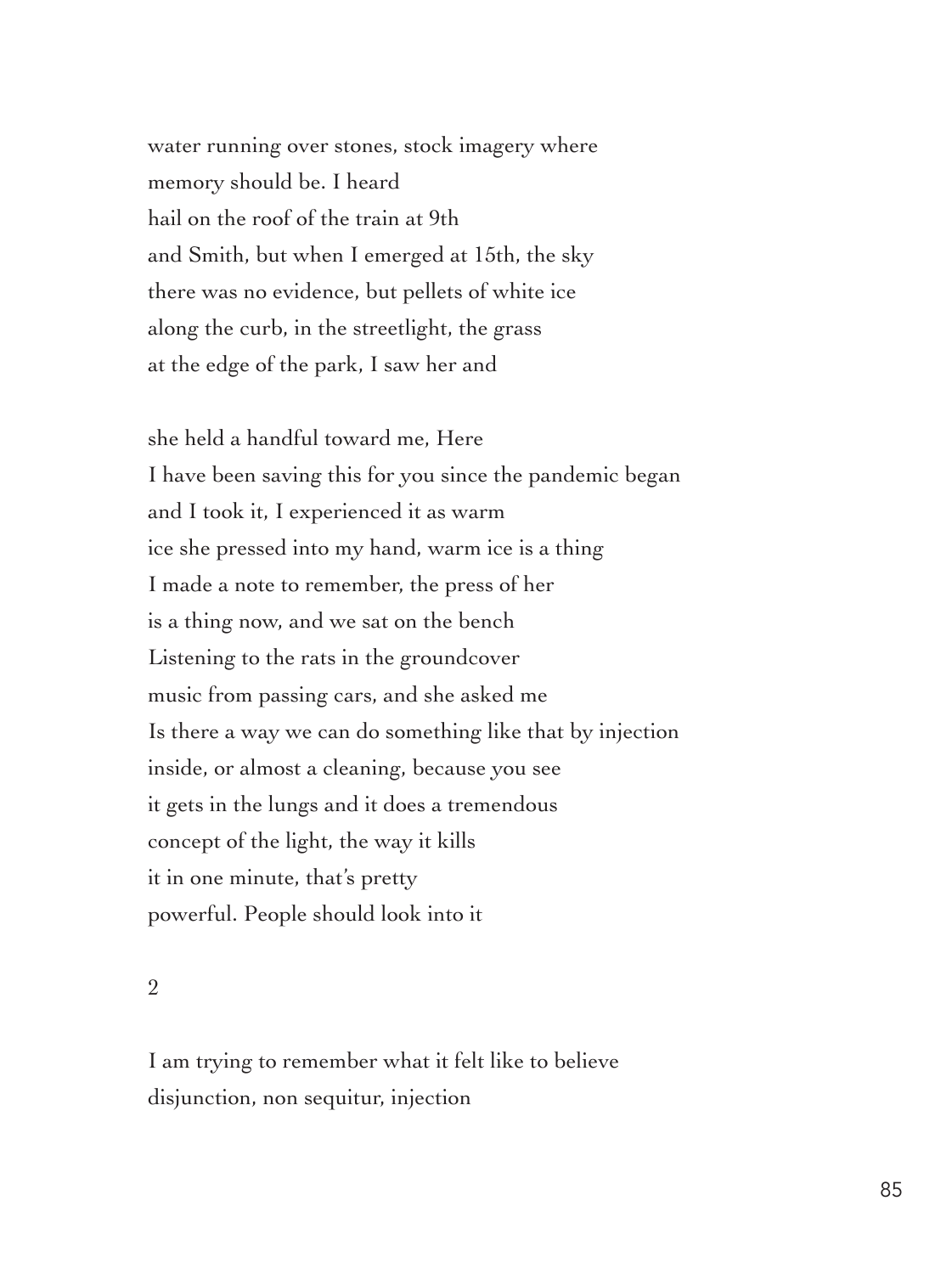between sentences might constitute meaningful struggle against the empire typing away in my dorm, my roommate freshman year would get stoned and listen to classical music on his headphones He had green hair, and one night he came in very late I was asleep, and then like I'd been hit these incredible waves of sound, and I shot up his eyes were closed, he was conducting but hadn't plugged them in, and I was screaming waving my arms, but his eyes and then I kind of relaxed into it

I am trying to pinpoint the moment where I realized what seems obvious now, that it doesn't run on prose, the advertisements speeches at rallies, the lightning fast trades of bundled debt, among the most beautiful phrases in American English, that you campaign in conventional verse, but govern in avant-garde pieties regarding pulling it apart, that what I grew up thinking was a kind of Trojan Horse in the sense of malware poets uploaded into language, a small jamming mechanism for the smooth flow of information over stones, was in fact I read a transcript of a Sarah Palin speech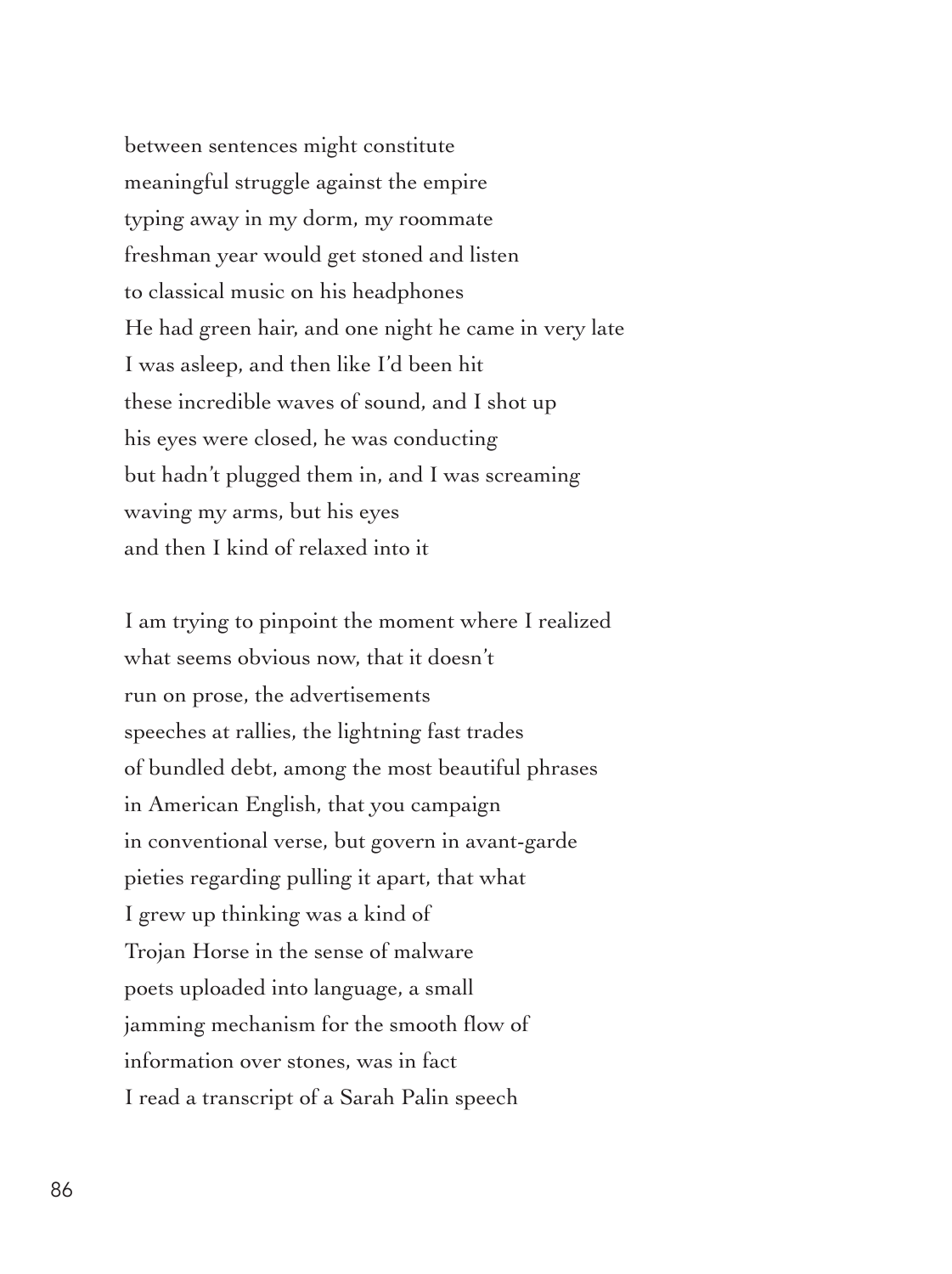at Penn in 2008 instead of from my book I was asleep, and then like I'd been hit a white fantasy, classical. The point is not that the work wasn't good, or that the writer doesn't have debts and tactics, but that I am still coming I love this phrase, to terms with the fact that the fascist reaction and I was mimetic of what I thought I opposed with my typing. The search for new commitments for a new language of commitment to inhabit but also refuse, insist on a domain of contingency, chance, to be disorganized by desire, no pieties in the arts and beyond. There are people looking into it

## 3

Warm ice is a thing being an ambassador without your knowledge is a thing, the violet hour of empire is too grand, but there is when residual sunlight takes on a predominantly blue shade and there are no sharp shadows on the scan an hour (which doesn't last an hour) in which the brightness of the sky matches streetlights, lit windows and more light is scattered in the body and the body is redder and softer for